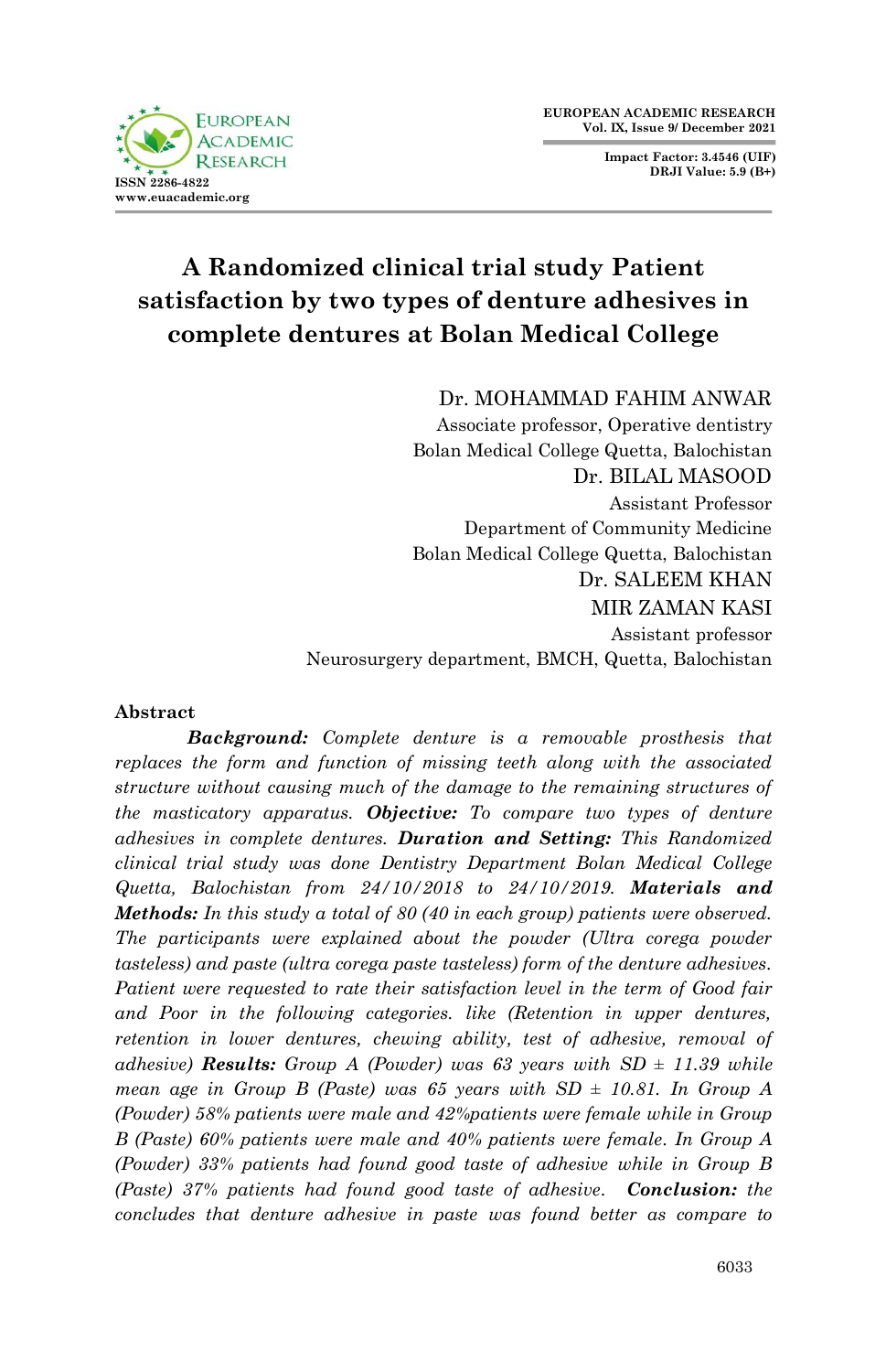*denture adhesive in powder form in the treatment of complete dentures in term of patients satisfaction.*

**Keywords:** powder, denture adhesives, complete dentures.

# **INTRODUCTION:**

The world Health Organization (WHO) defines health as "a state of complete physical, mental and social well-being, not merely the absence of disease or infirmity". This modern approach to health lends itself to Oral health as well. Loss of teeth results in compromised facial aesthetics and loss of function<sup>1</sup>. Complete denture is a removable prosthesis that replaces the form and function of missing teeth along with the associated structure without causing much of the damage to the remaining structures of the masticatory apparatus. Fabrication of complete denture has to satisfy certain fundamental principles about stress distribution and optimum tissue preservation. 2

Dentists have an important role to play in providing good quality complete dentures and in encouraging their edentulous patients to improve the quality of their diet. There are many factors involved in success of a good quality complete denture, one of them is retention. There are some forcing situations where providing desirable (optimal) retention may be a problem.<sup>3</sup> Poor fitting denture is one of the most annoying problems among the complete denture wearers.<sup>4</sup> Denture adhesives are used to improve the retention and stability of denture in large number of patients without any advice from dentist. First use of denture adhesive was reported in 1935. 15% denture wearers in United States used denture adhesives. 1990, 30% denture wearers used or had used denture adhesives.<sup>5</sup>

Denture adhesive is a material These products were used to bond and retain dentures in their designated suitable denture-bearing areas and significantly reduce the displacement of dentures during chewing, biting and speaking.<sup>6</sup> These products are prepared by pharmacist who mixed plant gums to produce a material that could absorb the humidity of saliva and swell to form a mucilaginous layer adheringto the oral mucosa and dentures. Denture adhesives are classified according to manufacturing type i.e. powder, paste, tape or cushion. Denture adhesives are used for the best retention in complete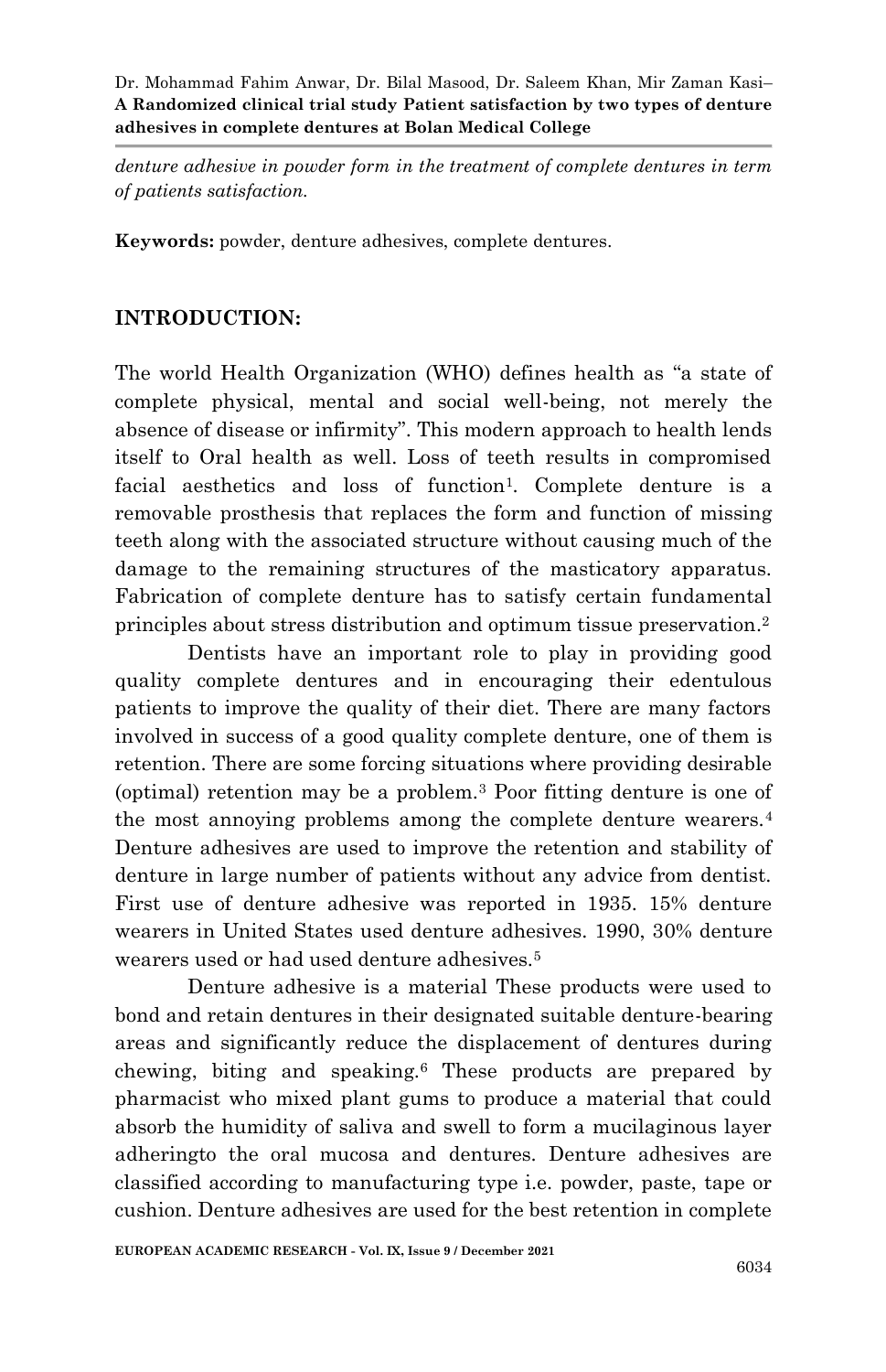dentures. In our setup patients who are satisfied with their dentures are mainly implant retained which is very expensive and lengthy procedure. Adhesives are not prescribed routinely to conventional denture wearers'.

# **MATERIAL AND METHODS**

All patients were selected according to inclusion criteria from outpatient department Bolan Medical College Quetta, after taking permission from ethical committee. The principal operator of the study was Dentistry and post graduate trainees of the institute. The patient underwent history and complete oral examination after a verbal and written informed consent. Confounders were excluded to prevent biases in the results. The participants were explained about the powder (Ultra corega powder taste less) and paste (ultra corega paste taste less) form of the denture adhesives. Patient was advised to use for a week the paste form and for a week the powder form. Patient had recalled after 15 days. The retentive performance of these was assessed on their follow up visit using a simple questionnaire filled in by the investigator according to patients answers. Patient were requested to rate their satisfaction level in the term of Good fair and Poor in the following categories. like (Retention in upper dentures, retention in lower dentures, chewing ability, test of adhesive, removal of adhesive)

Data was entered and analyzed with the help of SPSS 20.0. Descriptive statistics were used to analyze quantitative and qualitative variables. For qualitative variable like gender, response frequency and percentage was calculated. For quantitative variable like age, function and comfort score mean±standard deviation was calculated for satisfaction scores among patients. Chi square test was used to compare the score of satisfaction in each group. Effect modifiers like age, gender were controlled through stratification. Post stratification chi square test was applied taking P value  $\leq 0.05$  as significant value.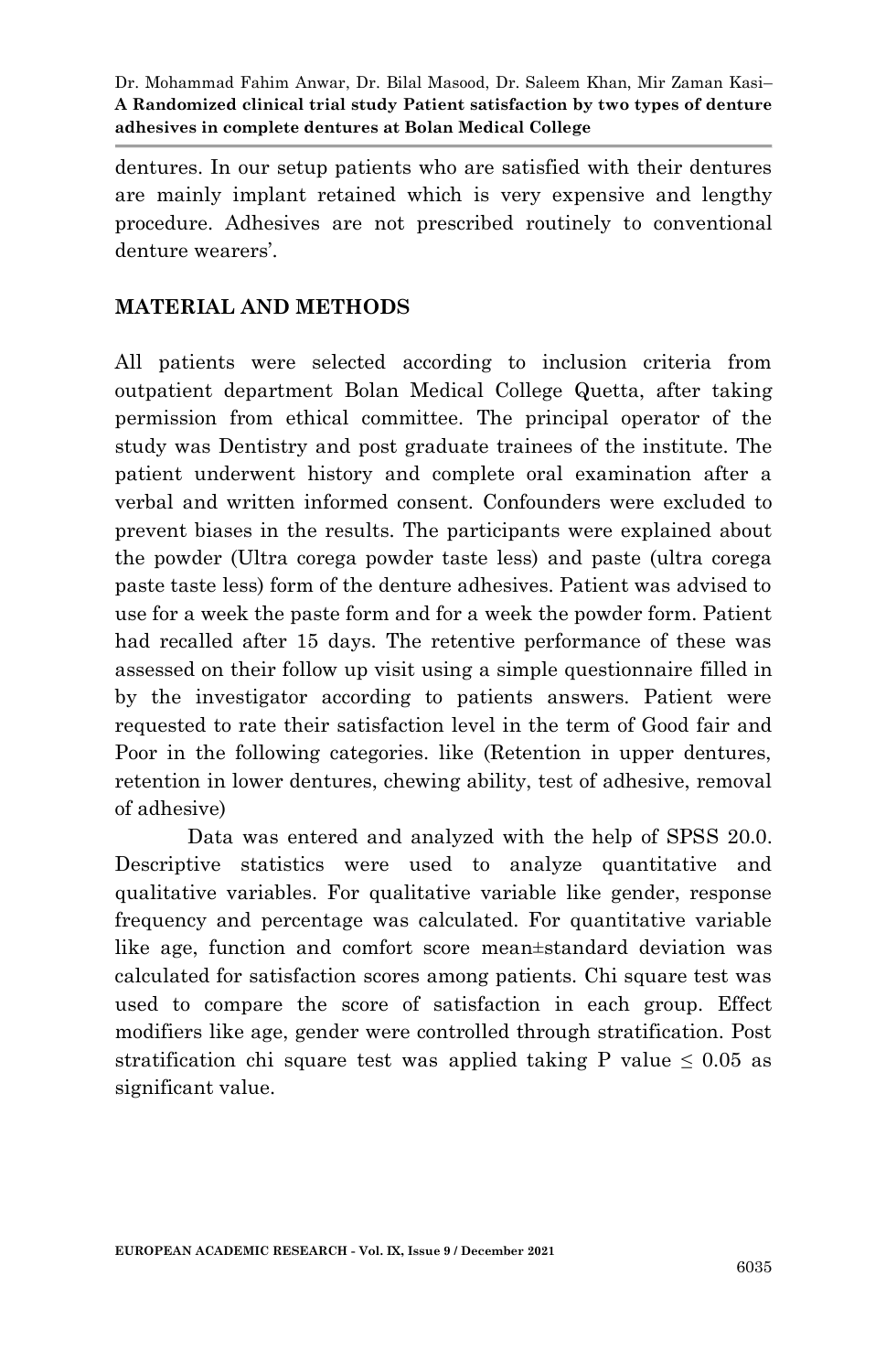## **RESULTS**

In this study age distribution among two groups was analyzed as in Group A (Powder) 2 (5%) patients were in age range 40-50 years, 9 (23%) patients were in age range 51-60 years, 29 (72%) patients were in age range 61-70 years Mean age was 63 years with  $SD \pm 11.39$ . Where as in Group B (Paste) 2 (5%) patients were in age range 40-50 years, 11 (28%) patients were in age range 51-60 years, 27 (67%) patients were in age range 61-70 years Mean age was 65 years with  $SD \pm 10.81$ . (table no 1)

Gender distribution among two groups was analyzed as in Group A (Powder) 23 (58%) patients were male and 17 (42%) patients were female. Where as in Group B (Paste) 24 (60%) patients were male and 16 (40%) patients were female (table no 2)

Taste of adhesive among two groups was analyzed as in Group A (Powder) 13 (33%) patients had found good taste of adhesive, 21 (52%) patients had found fairly taste of adhesive while 6 (15%) patients had found worse taste of adhesive. Where as in Group B (Paste) 15 (37%) patients had found good taste of adhesive, 22 (55%) patients had found fairly taste of adhesive while 3 (8%) patients had found worse taste of adhesive (table no 3)

Retention among two groups was analyzed as in Group A (Powder) 10 (25%) patients had very satisfied retention, 26 (65%) patients had fairly satisfied retention while 4 (10%) patients had not quite retention. Where as in Group B (Paste) 20 (50%) patients had very satisfied retention, 18 (45%) patients had fairly satisfied retention while 2 (5%) patients had not quite retention (table no 4)

Comfort among two groups was analyzed as in Group A (Powder) 14 (35%) patients had well comfortable, 19 (47%) patients had comfortable while 7 (18%) patients were uncomfortable. Where as in Group B (Paste) 24 (60%) patients had well comfortable, 13 (32%) patients had comfortable while 3 (8%) patients were uncomfortable (table no 5)

Chewing ability among two groups was analyzed as in Group A (Powder) 13 (33%) patients had better chewing ability, 21 (51%) patients had no difference in chewing ability while 6 (15%) patients had worse chewing ability. Where as in Group B (Paste) 23 (58%) patients had better chewing ability, 15 (37%) patients had no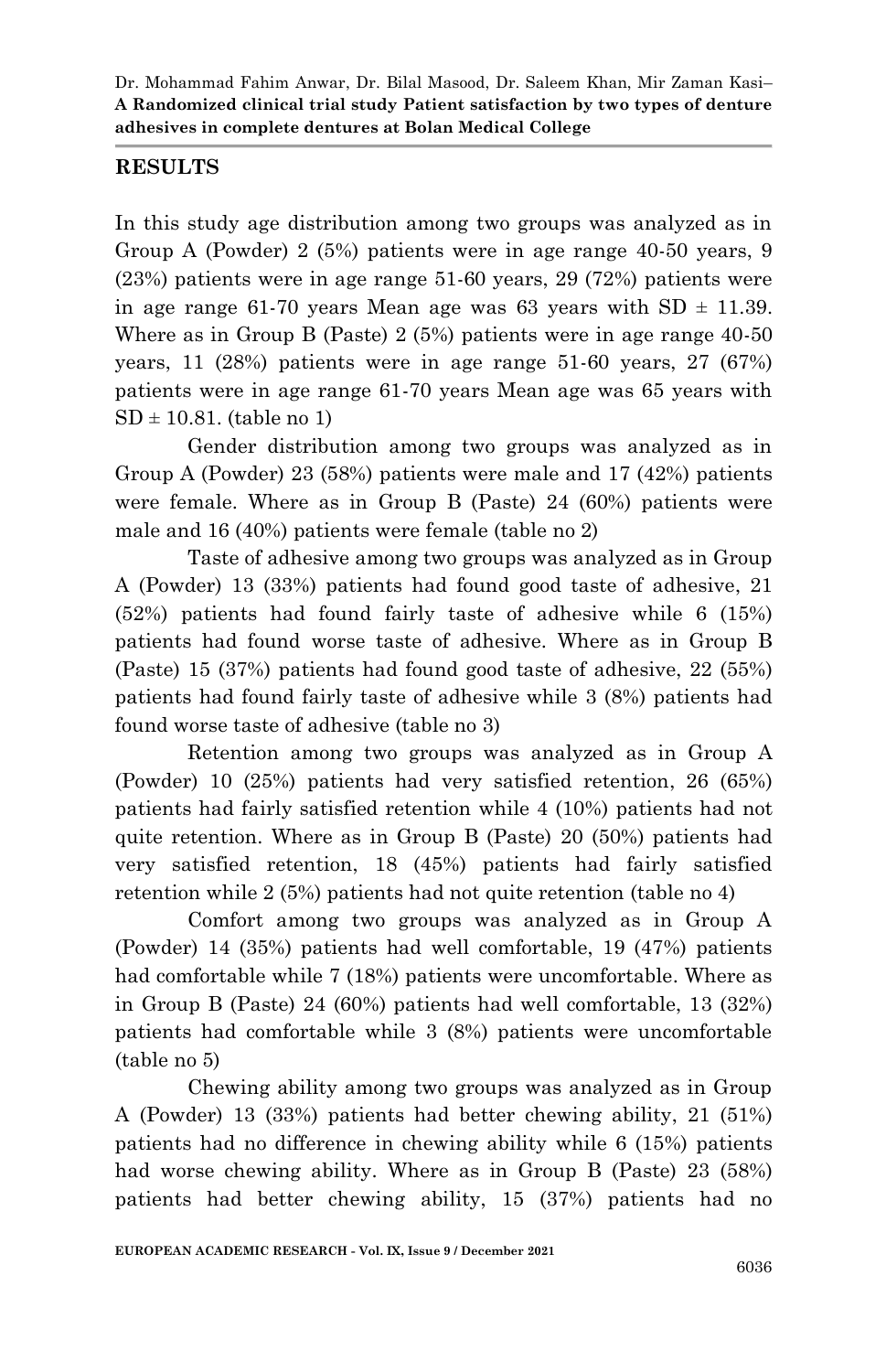difference in chewing ability while 2 (5%) patients had worse chewing ability (table no 6)

Speech among two groups was analyzed as in Group A (Powder) 15 (38%) patients had well satisfied speech ability, 25 (62%) patients had satisfied speech ability while in Group B (Paste) 21 (52%) patients had well satisfied speech ability, 19 (48%) patients had satisfied speech ability. (table no 7)

| AGE           | <b>GROUP A</b>      | <b>GROUP B</b>      |
|---------------|---------------------|---------------------|
| $40-50$ years | 2(5%)               | 2(5%)               |
| $51-60$ years | 9(23%)              | 11(28%)             |
| $61-70$ years | 29(72%)             | 27(67%)             |
| Total         | $40(100\%)$         | $40(100\%)$         |
| Mean and SD   | 63 year $\pm$ 11.39 | 65 year $\pm$ 10.81 |

#### **Table No 1. Age Distribution**

**Group A:** Powder (Ultra corega powder taste less)

**Group B:** Paste (ultra corega paste taste less)

T Test was applied in which P value was 0.4230

### **Table No 2. Gender Distribution**

| <b>GENDER</b> | <b>GROUP A</b> | <b>GROUP B</b> |
|---------------|----------------|----------------|
| Male          | 23 (58%)       | 24 (60%)       |
| Female        | 17 (42%)       | 16 (40%)       |
| Total         | 40 (100%)      | 40 (100%)      |

**Group A:** Powder (Ultra corega powder tasteless)

**Group B:** Paste (ultra corega paste tasteless)

Chi Square test was applied in which P value was 0.8203

#### **Table No 3. Taste of Adhesive**

| <b>TASTE OF ADHESIVE</b> | <b>GROUP A</b> | <b>GROUP B</b> |
|--------------------------|----------------|----------------|
| Good taste               | 13(33%)        | 15(37%)        |
| <b>Fairly taste</b>      | 21(52%)        | 22(55%)        |
| Worse                    | 6(15%)         | 3(8%)          |
| Total                    | $40(100\%)$    | $40(100\%)$    |

**Group A:** Powder (Ultra corega powder tasteless)

**Group B:** Paste (ultra corega paste tasteless)

Chi Square test was applied in which P value was 0.5582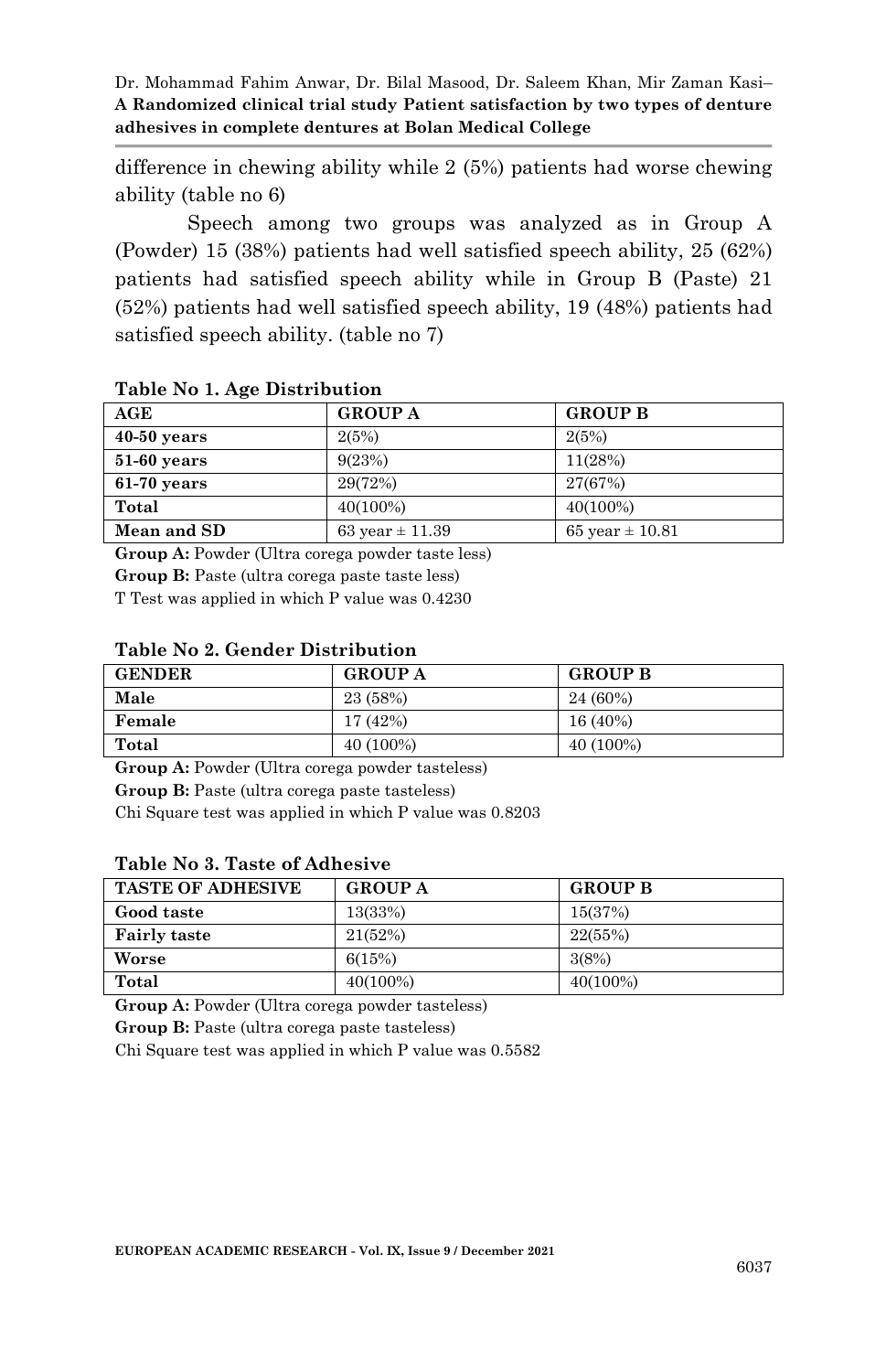| <b>RETENTION</b>        | <b>GROUP A</b> | <b>GROUP B</b> |
|-------------------------|----------------|----------------|
| Very satisfied          | 10(25%)        | 20(50%)        |
| <b>Fairly satisfied</b> | 26(65%)        | 18(45%)        |
| Not quite               | 4(10%)         | 2(5%)          |
| Total                   | $40(100\%)$    | $40(100\%)$    |

## **Table No 4. Retention**

**Group A:** Powder (Ultra corega powder tasteless)

**Group B:** Paste (ultra corega paste tasteless)

Chi Square test was applied in which P value was 0.0654

### **Table No 5. Comfort**

| <b>COMFORT</b>      | <b>GROUP A</b> | <b>GROUP B</b> |
|---------------------|----------------|----------------|
| Well satisfied      | 14(35%)        | 24(60%)        |
| <b>Satisfied</b>    | 19(47%)        | 13(32%)        |
| <b>Dissatisfied</b> | 7(18%)         | 3(8%)          |
| Total               | $40(100\%)$    | $40(100\%)$    |

**Group A:** Powder (Ultra corega powder tasteless)

**Group B:** Paste (ultra corega paste tasteless)

Chi Square test was applied in which P value was 0.0687

## **Table No 6. Chewing Ability**

| <b>CHEWING ABILITY</b> | <b>GROUP A</b> | <b>GROUP B</b> |
|------------------------|----------------|----------------|
| Much better            | 13(33%)        | 23(58%)        |
| No difference          | 21(51%)        | 15(37%)        |
| Worse                  | 6(15%)         | 2(5%)          |
| Total                  | $40(100\%)$    | $40(100\%)$    |

**Group A:** Powder (Ultra corega powder tasteless)

**Group B:** Paste (ultra corega paste tasteless)

Chi Square test was applied in which P value was 0.0556

#### **Table No 7. Speech**

| <b>SPEECH</b>  | <b>GROUP A</b> | <b>GROUP B</b> |
|----------------|----------------|----------------|
| Well satisfied | 15(38%)        | 21(52%)        |
| Satisfied      | 25(62%)        | 19(48%)        |
| Total          | 40(100%)       | $40(100\%)$    |

**Group A:** Powder (Ultra corega powder tasteless)

**Group B:** Paste (ultra corega paste tasteless)

Chi Square test was applied in which P value was 2.1983

# **DISCUSSION**

Our study shows that mean age in Group A (Powder) was 63 years with  $SD \pm 11.39$  while mean age in Group B (Paste) was 65 years with  $SD \pm 10.81$ . In Group A (Powder) 58% patients were male and 42%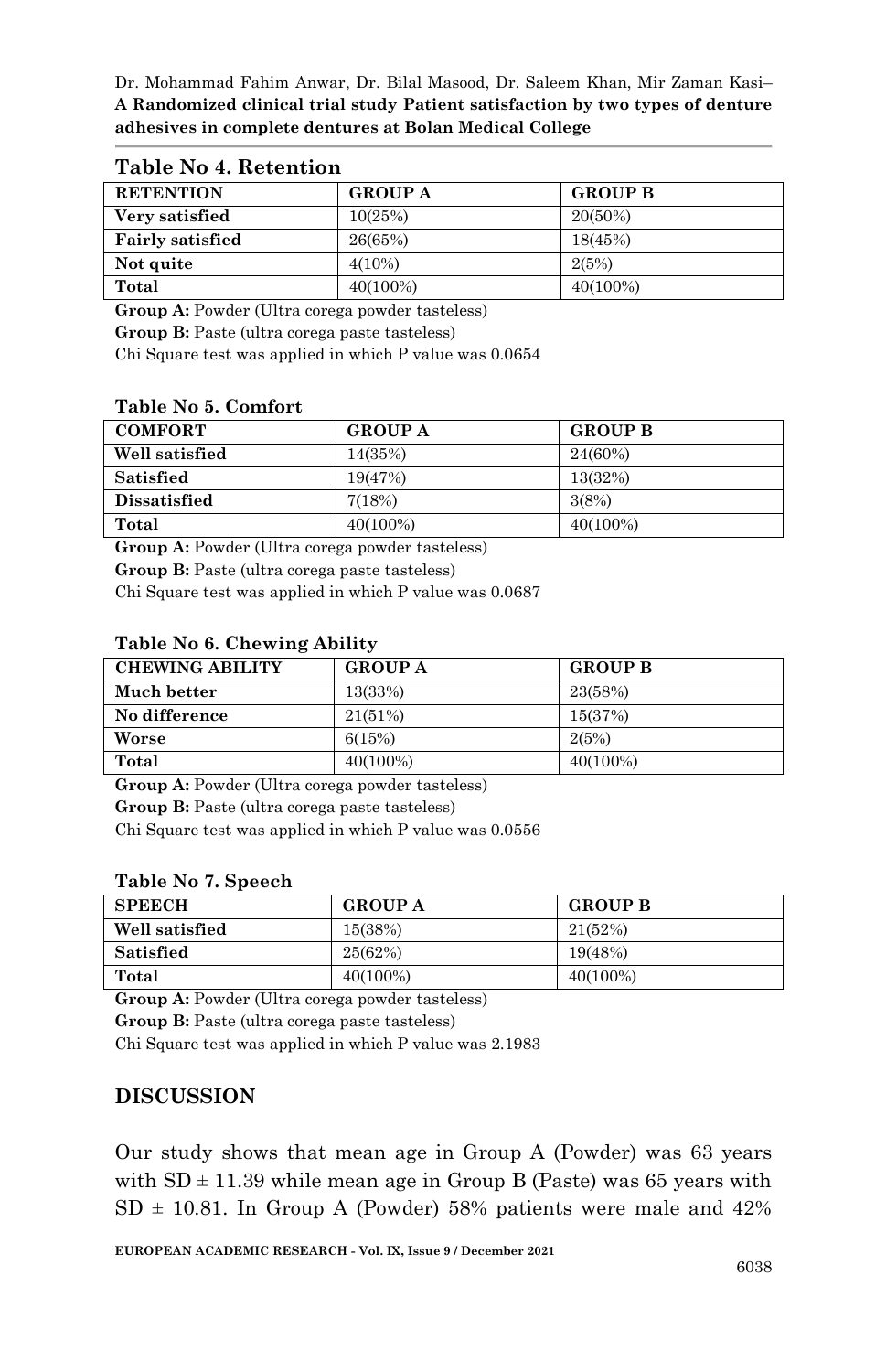patients were female while in Group B (Paste) 60% patients were male and 40% patients were female. In Group A (Powder) 33% patients had found good taste of adhesive while in Group B (Paste) 37% patients had found good taste of adhesive.

Similar results were observed in another study conducted by Kamran MF et al<sup>8-12</sup> in which mean ages of the patient in group A and B were 59.32±9.16 years and 55.84±8.80 years respectively. The majority of patients were in the age range of 51-60 years, 20 (40%) patients in tested with denture adhesive powder group and 23 (46%) patients in tested with denture adhesive paste group. There were 33 males (66%) and 17 females (34%) in group A with male to female ratio was 1.9:1. While in group B there were 29 males (58%) and 21 females (42%) with male to female ratio 1.4:1. The majority of patients were in the pre-procedure retention strength between 101-200 grams, 22 (44%) patients in group A. However in group B it was between 23.33-100 grams, 24 (48%) patients. The majority of patients were in the post-procedure retention strength between 401-800 grams, 28 (56%) patients in group A and 36 (72%) patients in group B

In another study conducted by Shamsolketabi S et al13,14,15 had reported that Of the 90 participants, 48 (53.3%) individuals were men and 42 (47.7%) were women. 85.6% of patients reported that denture adhesive enhanced the retention of their dentures, 37.8% reported moderate enhancement, and 36.7% reported an enhancement for a limited time (6 h). Chi-square test showed no significant difference in enhanced retention between the 3 groups with different alveolar bone resorption ( $P = 0.24$ ). By applying denture adhesive, 79.1% of patients reported comfort in using their dentures, 8.27% reported decreased pain, 77.8% reported no change in taste, and 4.64% reported improved self-esteem. Only 2.2% reported allergy to adhesive, 4.24% difficulty in cleaning the dentures and oral mucosa. Nearly 64.4% of patients were keen to keep using the adhesive following 2 months of applying. Chi-square test showed no significant difference in willing to use adhesive between groups  $(P = 0.28)$ . Increased retention and fitness was the most frequent reason (87.93%) for using the adhesive voluntarily.

In another study conducted by Psillakis JJ et al16-28 had reported that in powder group36% patients had found good taste of adhesive and in paste group 40% patients had found good taste of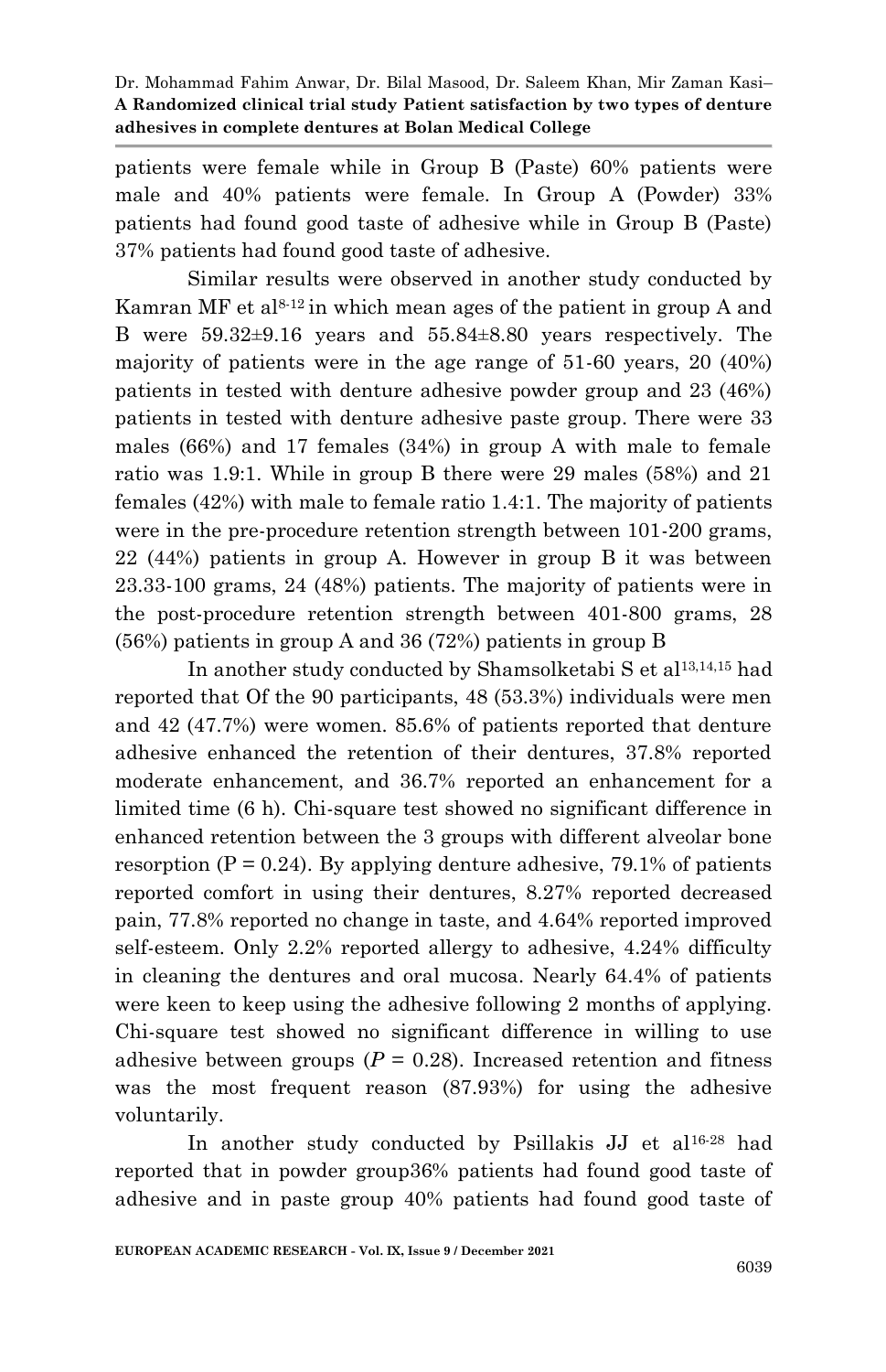adhesive. In powder group32% patients had very satisfied retention and in paste group 57% patients had very satisfied retention. In powder group 31% patients had well comfortable and in paste group 64% patients had well comfortable. In powder group 38% patients had better chewing ability while in paste group 62% patients had better chewing ability. In powder group43% patients had well satisfied speech ability and 57% patients had satisfied speech ability while in paste group 65% patients had well satisfied speech ability and 35% patients had satisfied speech ability.

# **CONCLUSION**

In this study denture adhesive in paste was found better as compare to denture adhesive in powder form in the treatment of complete dentures in term of patients' satisfaction.

## **REFERENCES**

- 1. MeKawy N, Gomaa A, Habib A.Comparison of three differentforms of denture adhesive: Direct mearurement of denture retention and study of patient satisfaction.Eur J Dent 2012;58: 1-9.
- 2. Kumar S. M, Thombare R.U.A Comparative analysis of the effect of various denture adhesives available in market on the retentive ability of the maxillary denture: an in vivo study. J Indian Prosthodont Soc 2011; 11:82-88.
- 3. Pachore N.J, Patel J. R, Sethuraman R ,Naveen Y.G.Comparative analysis of the effect of three types of denture adhesives on the retention of maxillary denture basis :an in vivo study. J Indian Prosthodont Soc 2014;14:369-375.
- 4. Usman M, Ahmed AR, Kamran MF. Awareness of dentist and complete denture wearer towards denture adhesives.Pak Oral Dental J 2009; 33:192-194.
- 5. Tarib N.A, Bakar M.T, Murat M.D.T, Ahmed M,Kamarudin K. H. Masticatory efficiency and bite force in complete dentures: study of denture adhesive. Hong Kong Dent j. 2010; 7: 67-73.
- 6. [Chiapasco M,](http://www.ncbi.nlm.nih.gov/pubmed?term=Chiapasco%20M%5BAuthor%5D&cauthor=true&cauthor_uid=19885448) [Casentini P,](http://www.ncbi.nlm.nih.gov/pubmed?term=Casentini%20P%5BAuthor%5D&cauthor=true&cauthor_uid=19885448) [Zaniboni M.](http://www.ncbi.nlm.nih.gov/pubmed?term=Zaniboni%20M%5BAuthor%5D&cauthor=true&cauthor_uid=19885448) Bone augmentation procedures in implant dentistry[. Int J Oral Maxillofac Implants](http://www.ncbi.nlm.nih.gov/pubmed/19885448) 2009;24:237-59
- 7. Reddi AH, Weintroub S, Muthukumaram N. Biologic principles of bone induction. Orthop Clin North Am 1987;18:207-12.
- 8. Verhoeven JW, Ruijter J, Cune MS, Terlou M, Zoon M. Onlay grafts in combination with endosseous implants in severe mandibular atrophy: One year results of a prospective, quantitative radiological study. Clin Oral Implants Res 2000;11:583-94.
- 9. Block MS, Almerico B, Crawford C,Gardiner D, Chang A. Bone response to functioning implants in dog mandibular alveolar ridges augmented with distraction osteogenesis. Int J Oral Maxillofac Implants 1998;13:342-51.
- 10. Zaffe D, Bertoldi C, Palumbo C, Consolo U. Morphofunctional and clinical study on mandibular alveolar distraction osteogenesis. Clin Oral Implants Res 2002;13:550-57.